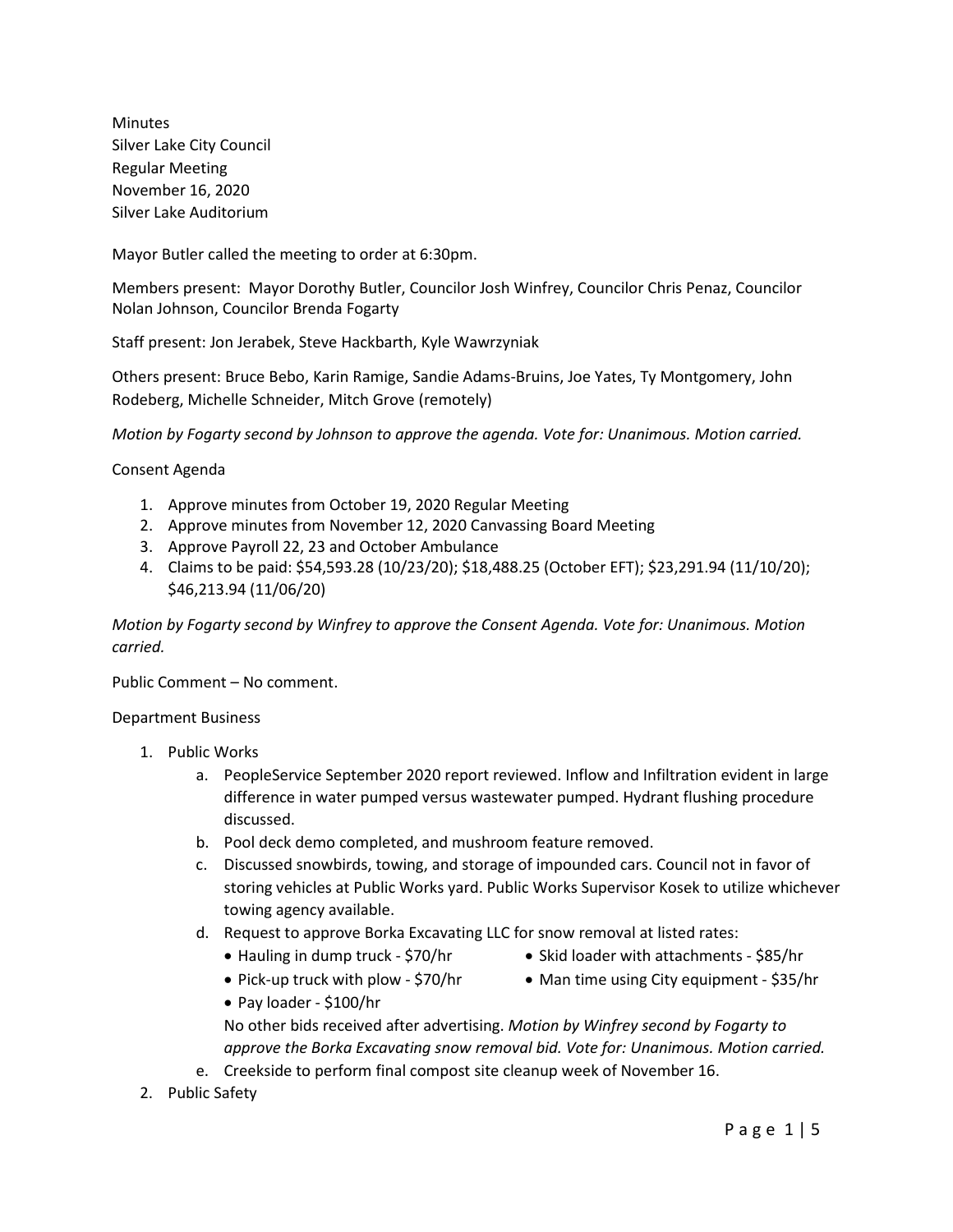- a. Police Services
	- i. Reviewed October calls provided by McLeod County Sheriff's Office.
- b. Fire Department
	- i. October run report reviewed with 9 calls.
	- ii. Request to approve Tyler Kosek as probationary Firefighter. *Motion by Butler second by Fogarty to approve hire of Tyler Kosek as probationary Firefighter until completion of requirements for Firefighter are met including written, physical, agility and classes. Vote for: Unanimous. Motion carried.*
	- iii. Request to approve Officers for three-year terms from January 1, 2021 to December 31, 2023. *Motion by Butler second by Johnson to approve Tim Grenke as Chief 3. Vote for: Unanimous. Motion carried. Motion by Butler second by Fogarty to approve John Marvan as Captain 1. Vote for Unanimous. Motion carried. Motion by Butler second by Fogarty to approve Ryan Kaczmarek as Lieutenant 1. Vote for: Unanimous. Motion carried. Motion by Butler second by Johnson to approve Jay Hoese as Safety Officer. Vote for: Unanimous.*
	- iv. In person training likely to be postponed with COVID cases increase.
	- v. FD safely handed out candy on Halloween.
- c. Ambulance
	- i. October run report reviewed with 9 calls.
	- ii. Driver training test held on 11/9/20 with all personnel passing.
	- iii. Ambulance inventory, on-call room, and Shop with Scrip work continues.
	- iv. Department was awarded CARES monies from McLeod County.
- 3. Municipal Liquor Store
	- a. Sales for October were \$51,684.20 with a profit of \$6,142.50. Year-to-date sales were \$475,734.99 with a profit of \$5,728.17.
	- b. Request to approve 6-month review for part-time Bartender Tanya Olson. *Motion by Penaz second by Winfrey to approve annual review for Tanya Olson and to retain with wage increase to \$11.10 per hour. Vote for: Unanimous. Motion carried.*
	- c. MLS to be closed Thanksgiving Day.
	- d. New ramp to be installed by delivery receiving door.
- 4. Recreation
	- a. No report.
- 5. Community Development
	- a. Planning Commission met on November 10, 2020
		- i. Request to accept resignation of Commissioner Connie Kratzke after 6 years of service. The Council thanked Kratzke for her service. *Motion by Johnson second by Fogarty to accept the resignation of Commissioner Connie Kratzke effective November 16, 2020. Vote for: Unanimous. Motion carried.*
		- ii. Request to approve appointing Sarah Kahn and Vincent Maertz to the Planning Commission. Both applicants were interviewed and recommended by the Planning Commission. *Motion by Johnson second by Fogarty to appoint Sarah Kahn to Silver Lake Planning Commission for the term ending December 31, 2024. Vote for: Unanimous. Motion carried. Motion by Johnson second by Penaz*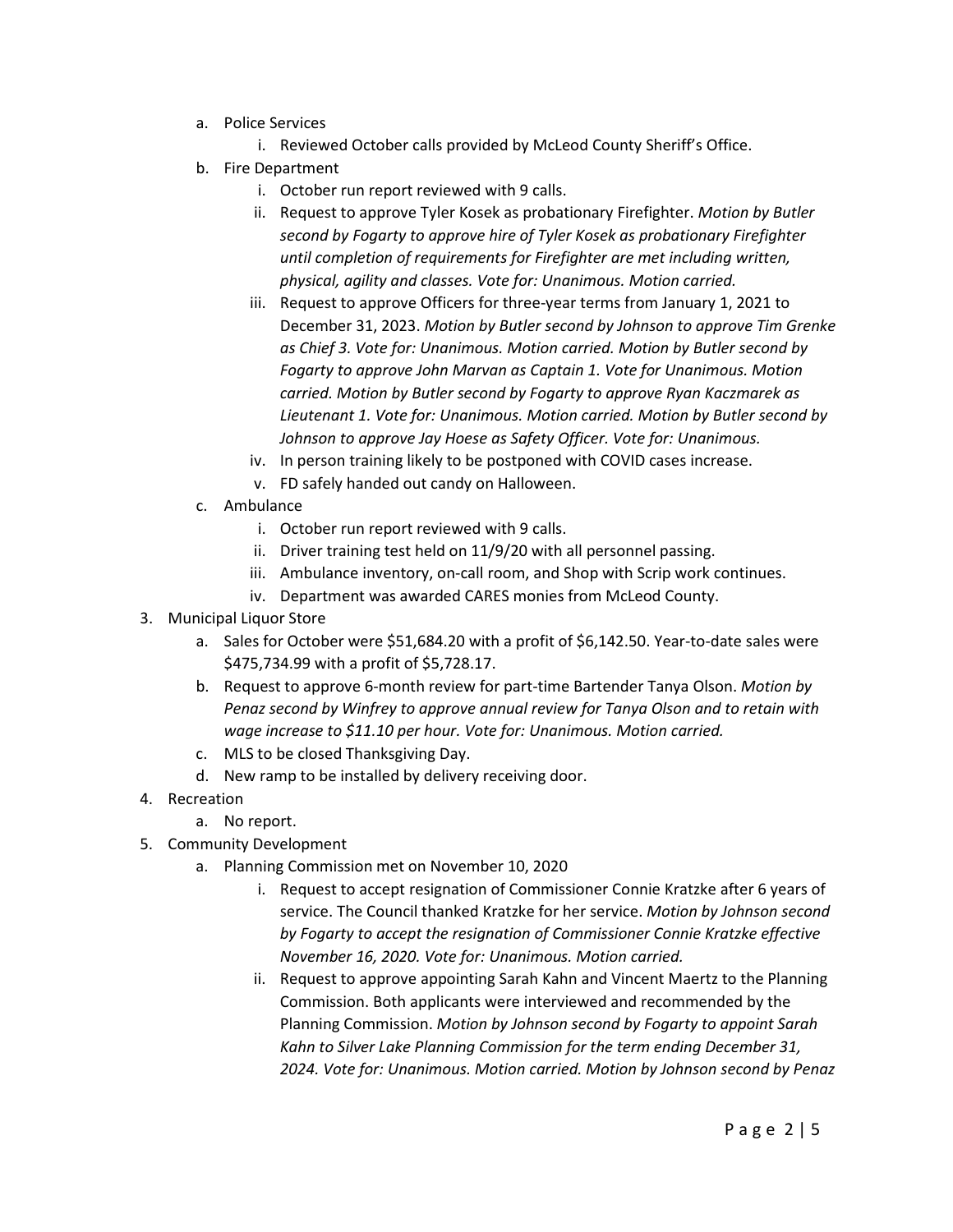*to appoint Vincent Maertz to Silver Lake Planning Commission for the term ending December 31, 2023. Vote for: Unanimous. Motion carried.*

- iii. McLeod County approved Economic Development Strategic Plan that will focus on county-wide efforts.
- 6. Administration
	- a. October Treasurer's Report.
	- b. Request to approve Advanced Drug Testing Inc. to perform administration of random DOT and non-DOT testing. Annual fee would be \$250. Collection and testing to be performed at Hutchinson Health. Council discussed frequency and number of employees selected for random non-DOT. Clerk Jerabek to check with other cities. *Motion by Fogarty second by Winfrey to approve Advanced Drug Testing for administration of random DOT and non-DOT drug and alcohol testing. Vote for: Unanimous. Motion carried.*
	- c. Request to approve Vehicle Use Policy section to be added to City Personnel Policy. *Motion by Fogarty second by Winfrey to approve the Vehicle Use Policy. Vote for: Unanimous. Motion carried.*
	- d. Frank Koelfgen requested that the Council consider a partial reimbursement for Molly's Café 2020 Wine/Strong Beer License fee due to the State mandated shutdown period. The Council reviewed the request and decided to not issue a refund as Molly's Café had received CARES money from the County.
	- e. The Council discussed the current hourly rate agreement with the City Attorney that ends in 2020. The attorney informed Clerk Jerabek they had no plans to increase rates. The Council plans to review again at a later meeting.
	- f. The Council reviewed Resolution "20-24: Resolution Authorizing The Use Of Credit Cards By Designated City Employees To Make Purchases On Behalf Of The City Of Silver Lake For 2020" which would allow Clerk Jerabek and MLS Manager Kaczmarek to use the U.S. Bank credit card. *Motion by Fogarty second by Winfrey to approve Resolution 20-24. Vote for: Unanimous. Motion carried.*

#### Old Business:

- 1. Preliminary Engineering Report Update. John Rodeberg, SEH, notified the Council that the PER and ER were submitted to USDA Rural Development for the estimated \$27 million Infrastructure Improvement Project. A response was received from Rural Development (RD) that they would like to see the project divided into four smaller portions spread over eight years. The City should receive more RD grant/loan money than expected as the RD street repair policy changed and allows for more street area to be replaced over utilities. The RD project review process will likely take fours months to complete.
- 2. Local State of Emergency Review. The Council discussed maintaining the local state of emergency to coincide with the MN Peacetime Emergency extension.
- 3. 2021 Budget. Updates to the 2021 Budget were reviewed and included lower City and Township contributions to the Ambulance Dept. as expenses and revenues were revised, MLS revisions with more sales occurring via off-sale, attorney fees and court fines being lowered, and \$2,000 for an SEH General Services Agreement being added. The Council discussed the Townships contribution to the Ambulance Dept. and whether they would be willing to pay the 182% increase. Chief Hackbarth has discussed the increase with the Townships.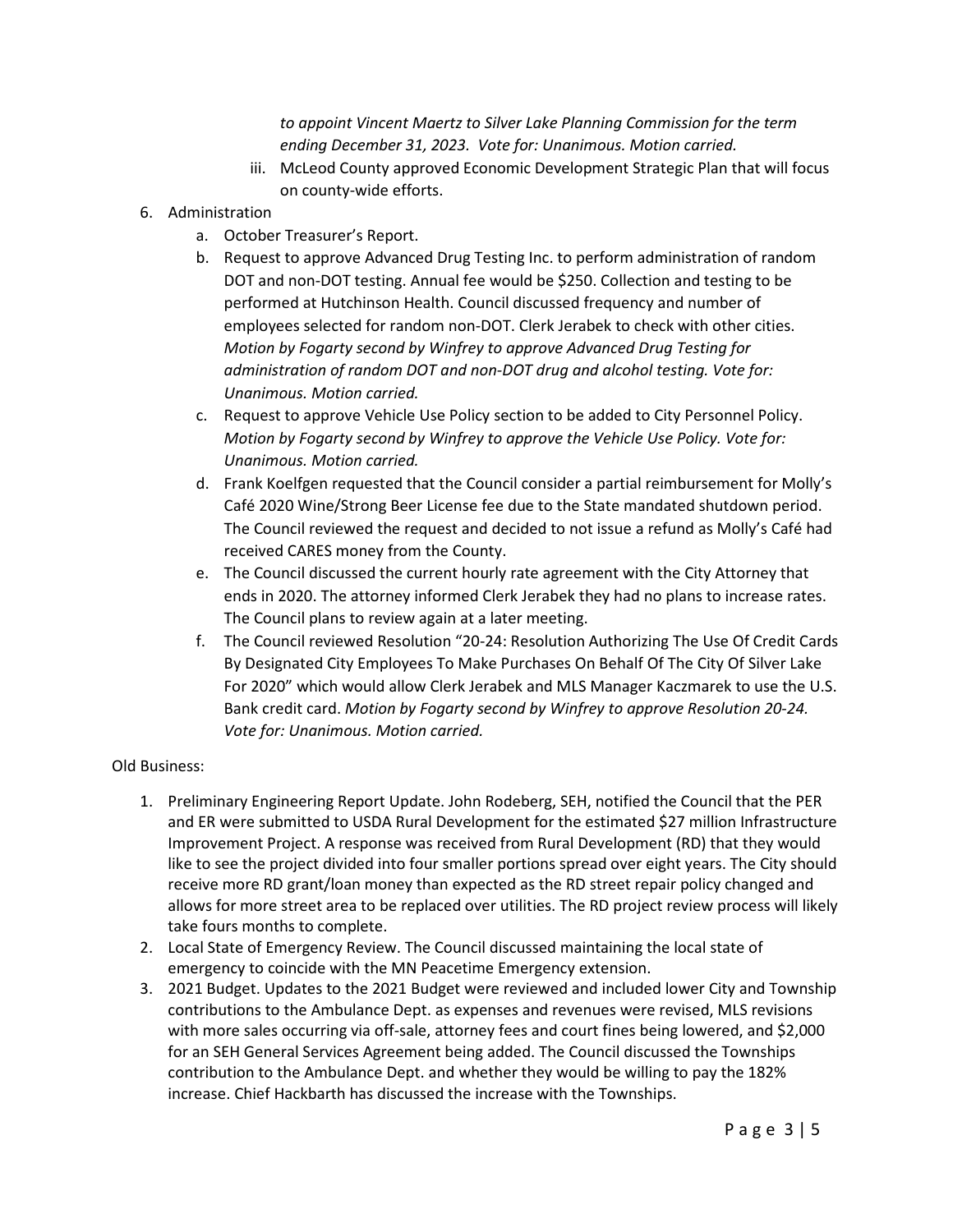4. 2021 Fee Schedule. The Council reviewed increases to Ambulance Charges and Auditorium Rental Rates. Discussion held on whether Ambulance rates would result in an increase in revenues as government insurance programs only pay a set amount and 75% of Ambulance patients are covered under those programs. The certify to taxes fee of 30% for delinquent utility accounts was discussed. Clerk Jerabek to review charges compared to surrounding cities and report back to Council.

### New Business:

- 1. MNSPECT Contract Renewal. Ty Montgomery, MNSPECT, was present to review the current contract and answer questions regarding permit turnaround time and processing. The current Building Official contract with MNSPECT expires at the end of 2020. The Contract Amendment presented would extend the current contract through the end of 2023. *Motion by Fogarty second by Winfrey to approve the Contract Amendment with MNSPECT. Vote for: Unanimous. Motion carried.*
- 2. LTD Water Tower Lease. Mitch Grove, LTD Wireless, outlined the equipment to be installed with the proposed contract for leasing space on the City water tower, the history of LTD, and the price options for their wireless services. The Council discussed the proposed rental rate of \$150 per month, the 5-year length of the agreement, and the speed of the internet service to be provided. The Council will further review the agreement and contact to SEH to review and assist.
- 3. Capital Improvement Plan. Department Heads are still finalizing their 5-year plans and will present at the December meeting.
- 4. Resolution 20-23: Resolution Approving Assessments for Delinquent Utility Accounts and Other Work Performed by the City as Directed by City Code. The Council reviewed unpaid weed control violations as well as delinquent utility accounts to be assessed to 2021 property taxes. Discussion was held on the 30% assessment fee for utility accounts and whether it should be lowered due circumstances surrounding COVID-19. The properties were notified multiple times of the delinquent accounts and the assessment process. *Motion by Fogarty second by Penaz to approve Resolution 20-23. Vote for: Fogarty, Penaz, Butler, Johnson. Vote against: Winfrey. Motion carried.*
- *5.* Application for Club License for American Legion Post 141. *Motion by Fogarty second by Johnson to approve 2021 Club License for American Legion Post 141. Vote for: Unanimous. Motion carried.*
- *6.* Application for On-Sale Wine and Strong Beer License for BFK Management (DBA: Molly's Café). *Motion by Fogarty second by Johnson to approve 2021 On-Sale Wine and Strong Beer License for BFK Management DBA Molly's Café. Vote for: Unanimous. Motion carried.*
- *7.* Application for MLS On/Off-Sale Liquor License. *Motion by Fogarty second by Johnson to approve 2021 On/Off-Sale Liquor License for Silver Lake Municipal Liquor Store. Vote for: Unanimous. Motion carried.*
- 8. 2021 Annual Meeting Date. Councilor Winfrey will not be present for the Annual Meeting on January 4, 2021 and requested that the date be changed. The Council discussed and the Annual Meeting will remain on January 4, 2021.

#### Open Discussion

1. Discussed the 30% certify to taxes fee for delinquent utility accounts.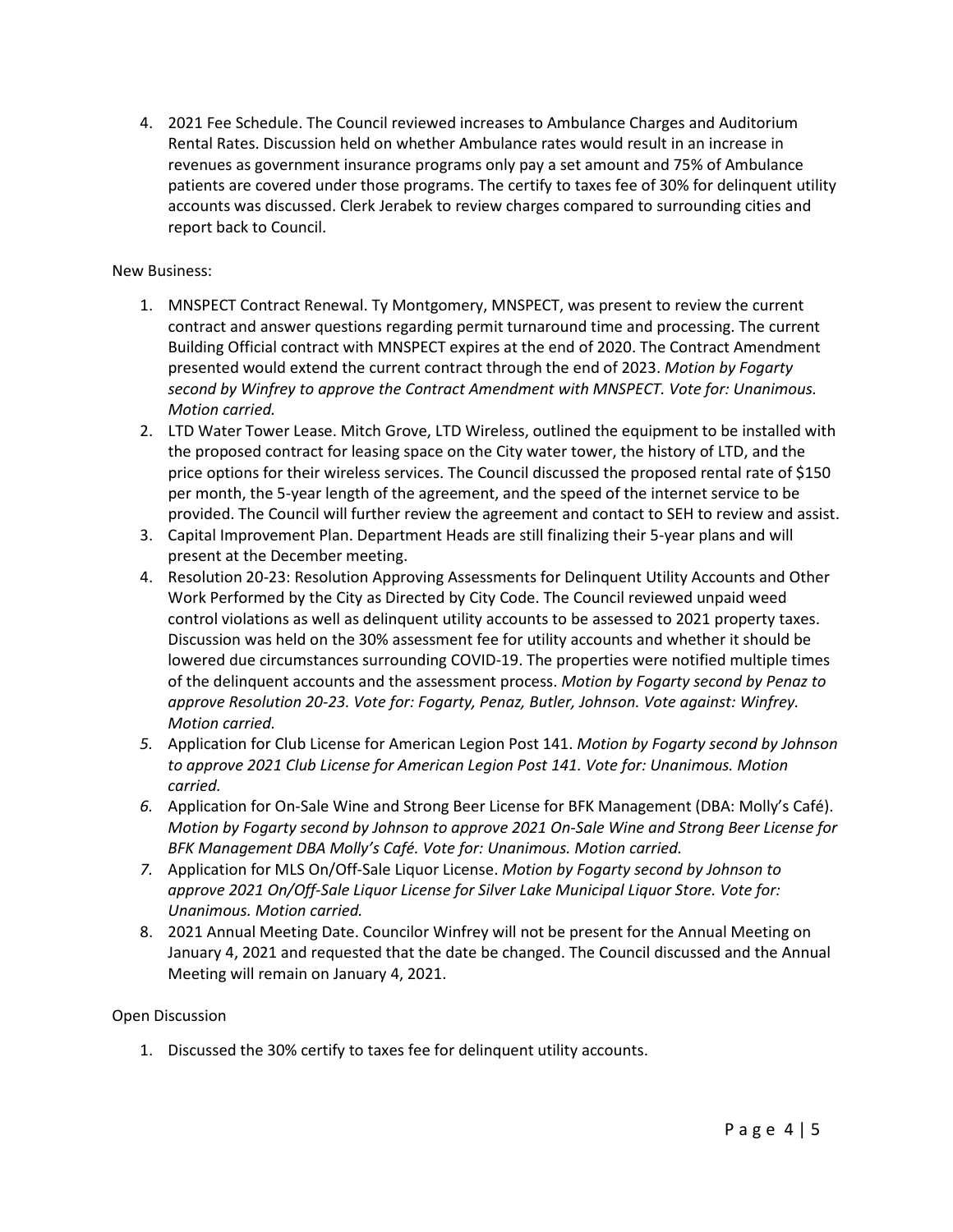*Motion by Fogarty second by Johnson to adjourn this regular meeting of the Silver Lake City Council. Vote for: Unanimous. Motion carried.*

Meeting adjourned at 8:50pm.

Seal of the City:

Jon Jerabek, Clerk/Treasurer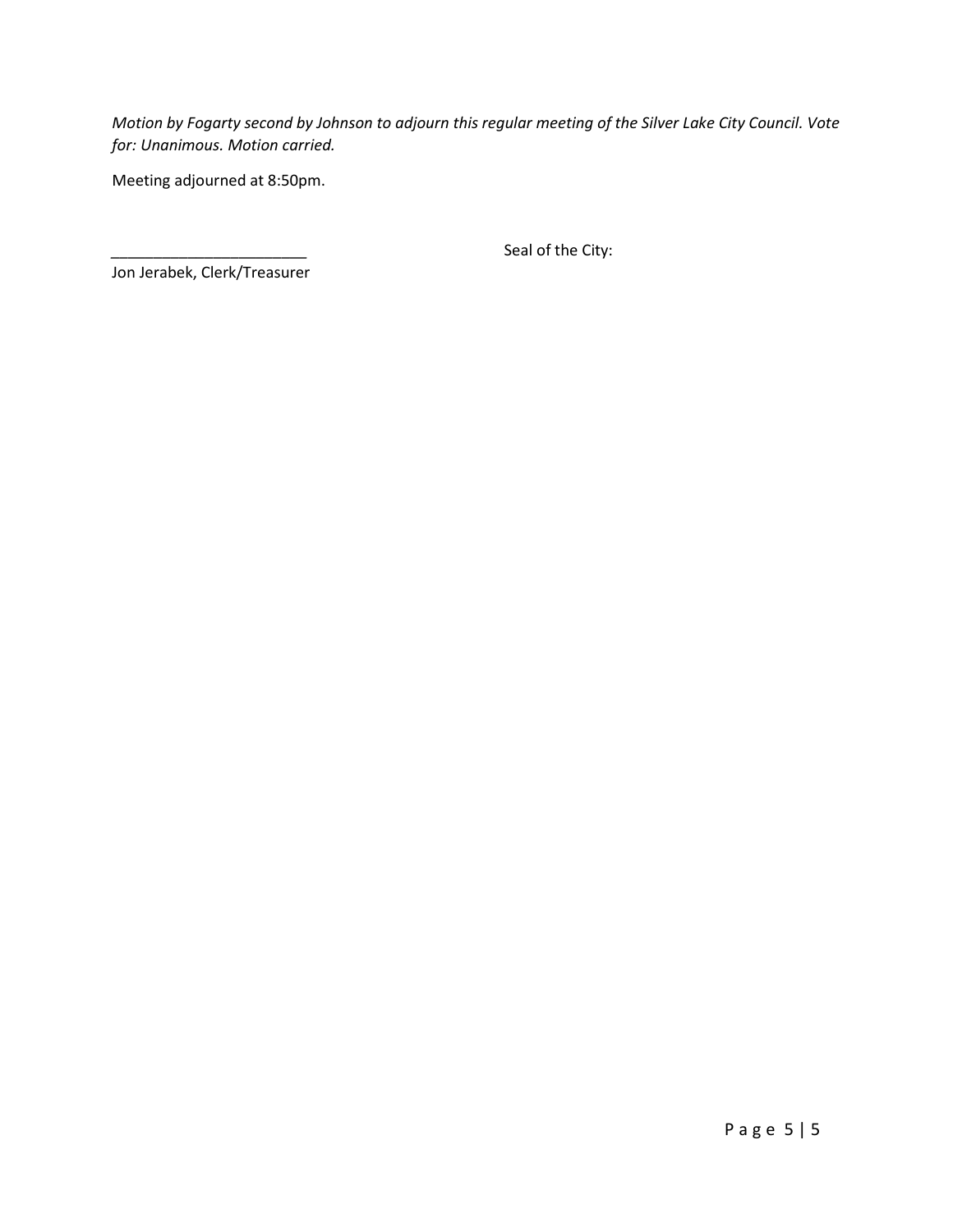#### **CITY COUNCIL**

### **CITY OF SILVER LAKE**  $\mathcal{L}_\text{max}$  , and the contract of the contract of the contract of the contract of the contract of the contract of

## **RESOLUTION 20-23: RESOLUTION APPROVING ASSESSMENTS FOR DELINQUENT UTILITY ACCOUNTS AND OTHER WORK PERFORMED BY THE CITY AS DIRECTED BY CITY CODE.**

\_\_\_\_\_\_\_\_\_\_\_\_\_\_\_\_\_\_\_\_\_\_\_\_\_\_\_\_\_\_\_\_\_\_\_\_\_\_\_\_\_\_\_\_\_\_\_\_\_\_\_\_\_\_\_\_\_\_\_\_\_\_\_\_\_\_\_\_\_

**WHEREAS,** The City Council, has determined that the below properties are to be assessed the following amounts for the services stated, and

**WHEREAS,** In accordance with City Code the following properties were in violation of the City Weed Control ordinance, notice was served and the parties failed to comply so the City performed the work and shall assess the costs as follows:

| <b>Weed Control Violations</b> |                 |          |                |                  |  |  |
|--------------------------------|-----------------|----------|----------------|------------------|--|--|
| <b>PID</b>                     | <b>Address</b>  | Amount   | Assessment Fee | Total Assessment |  |  |
| 19.053.0220                    | 108 Lake Ave S  | \$125.00 | \$25.00        | \$150.00         |  |  |
| 19.073.0010                    | $102$ Main St E | \$125.00 | \$25.00        | \$150.00         |  |  |
| 19.050.0050                    | 141 Main St W   | \$125.00 | \$25.00        | \$150.00         |  |  |

**WHEREAS,** In accordance with City Code the following properties have water/sewer accounts that are more than two periods delinquent and the amount of the outstanding bill plus a 30% assessment fee shall be assessed to the property taxes of said property:

|                  | Delinquent | Assessment | Total      |
|------------------|------------|------------|------------|
| Address          | Amount     | Fee        | Assessment |
| 300 Lake Ave S   | \$1,417.38 | \$425.21   | \$1,842.59 |
| 208 Lake Ave S   | \$214.43   | \$64.33    | \$278.76   |
| 108 Lake Ave S   | \$467.56   | \$141.27   | \$608.83   |
| 214 East Ave NE  | \$1,267.69 | \$380.31   | \$1,648.00 |
| 800 Frank St NW  | \$426.57   | \$127.97   | \$554.54   |
| 805 Center St NW | \$255.62   | \$76.69    | \$332.31   |
|                  |            |            |            |

**THERFORE BE IT RESOLVED,** by the Silver Lake City Council that the above assessments are just and shall be certified to the McLeod County Auditor for assessment beginning with the 2021 property taxes.

Adopted by the City Council this 16<sup>th</sup> day of November 2020.

Seal of the City:

Dorothy Butler, Mayor

Jon Jerabek, Clerk/Treasurer

 $\mathcal{L}_\text{max}$  , where  $\mathcal{L}_\text{max}$  , we have the set of the set of the set of the set of the set of the set of the set of the set of the set of the set of the set of the set of the set of the set of the set of the set of